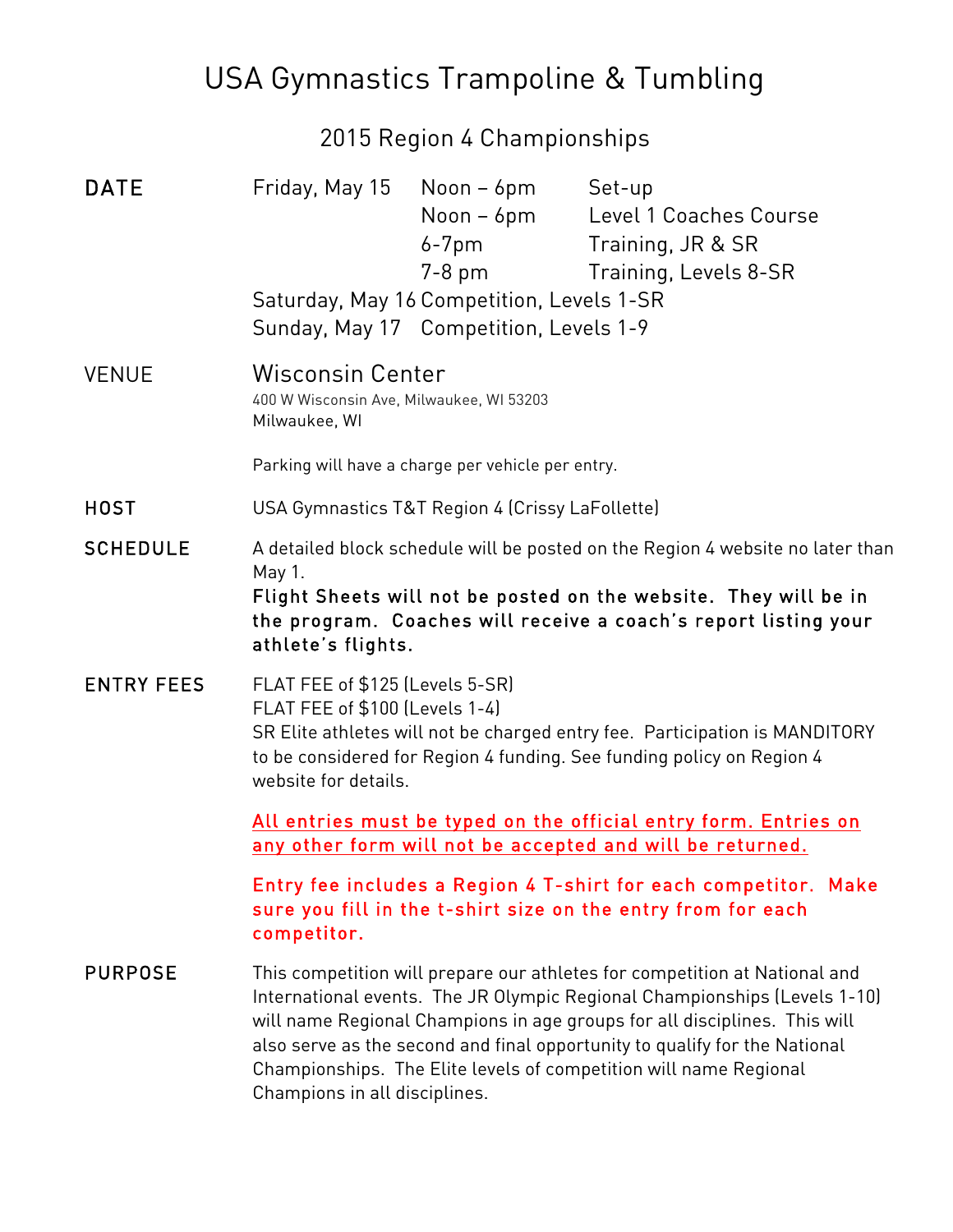# ELIGIBLE

ATHLETES' All athletes registered with USA Gymnastics as an athlete member are eligible to compete at the Regional Championships. Please note that all non-U.S. citizens must declare their citizenship by the entry deadline so proper sanction adjustments can be made.

ENTRIES Only entries submitted on the official online entry form. A survey has been sent to all clubs through e-mail. Please fill in the survey and we will email you the entry form. This will be the only entry from accepted. Forms must be complete or it will not be accepted.

#### ENTRY

DEADLINE All entries must be done via Google Doc by April 1, 2015. Entry fees must be postmarked by the deadline. Credit Card payments will be accepted this year. See the form on the website.

#### ABSOLUTELY NO LATE ENTRIES WILL BE ACCEPTED!

- PAYABLE TO USA Gymnastics Trampoline & Tumbling Region 4
- MAIL TO USA Gymnastics Trampoline & Tumbling Region 4 c/o Tumbling Express 105 E Park RD Washington, IN 47501 Please include copy of online entry form, USAG team roster along with USAG professional membership verification for all coaches, and entry fee payment.

#### INCOMPLETE OR INCORRECT

- ENTRIES After April 1, 2015 information may be corrected for a charge of \$10 per correction. No refunds will be given for scratches. If an age or gender is listed incorrectly there will be \$10 per event charge.
- REFUNDS See Refund request form for details.
- HOTELS Hotels rooms will be available through National Travel Systems. www.ntssportstravel.com Please book within our block. The hotels will give a donation back to the region for each room night sold.
- RULES USAG Trampoline and Tumbling rules from the current 2013 Code of Points along with all errata pages (posted on USAG website) will be used. Please note that there will be no finals. All age groups are based on the age of the competitor on December 31, 2015.